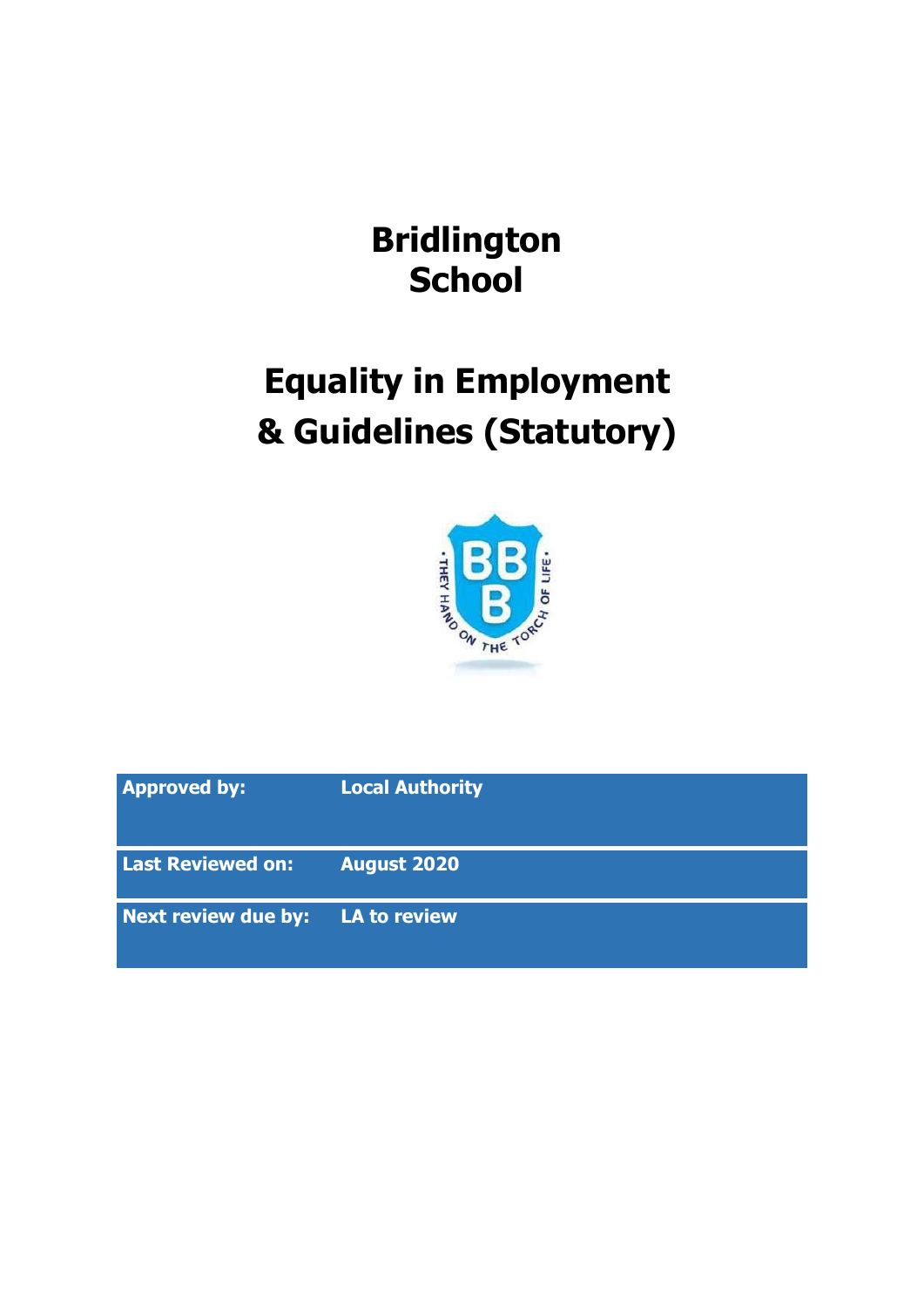# Equality in Employment Policy and Guidelines



EAST RIDING

YORKSHIRE  $O F$  $C$  O U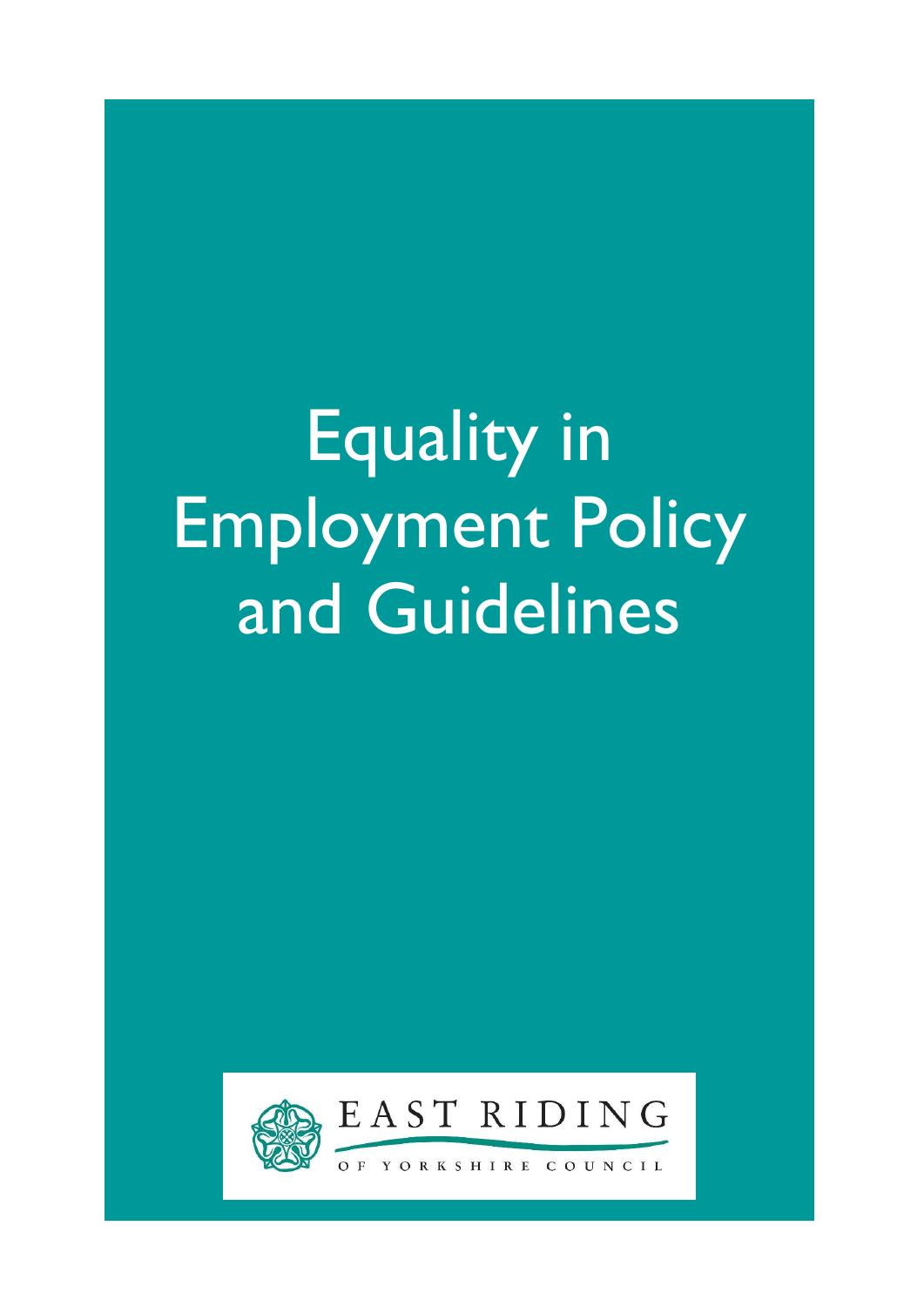| <b>Lead Directorate and Service:</b> | Corporate Resources - Human Resources             |
|--------------------------------------|---------------------------------------------------|
| <b>Effective Date:</b>               | August 2020                                       |
| <b>Contact Officer/Number:</b>       | <b>Employment Services Advice Centre / 391221</b> |
| Approved By:                         | The Cabinet: 5.7.10, Min: 3547                    |
|                                      | CMT: Min: 15165                                   |
|                                      | CMT: 7.12.15, Min: 16723                          |
|                                      | CMT: 17.8.20, Min: 19475                          |
|                                      |                                                   |

### Contents

| Τ.  |  |  |  |
|-----|--|--|--|
| 2.  |  |  |  |
| 3.  |  |  |  |
| 4.  |  |  |  |
| 5.  |  |  |  |
| 6.  |  |  |  |
| 7.  |  |  |  |
| 8.  |  |  |  |
| 9.  |  |  |  |
| 10. |  |  |  |
| П.  |  |  |  |
|     |  |  |  |
| Τ.  |  |  |  |
| 2.  |  |  |  |
| 3.  |  |  |  |
| 4.  |  |  |  |
| 5.  |  |  |  |
| 6.  |  |  |  |
| 7.  |  |  |  |
|     |  |  |  |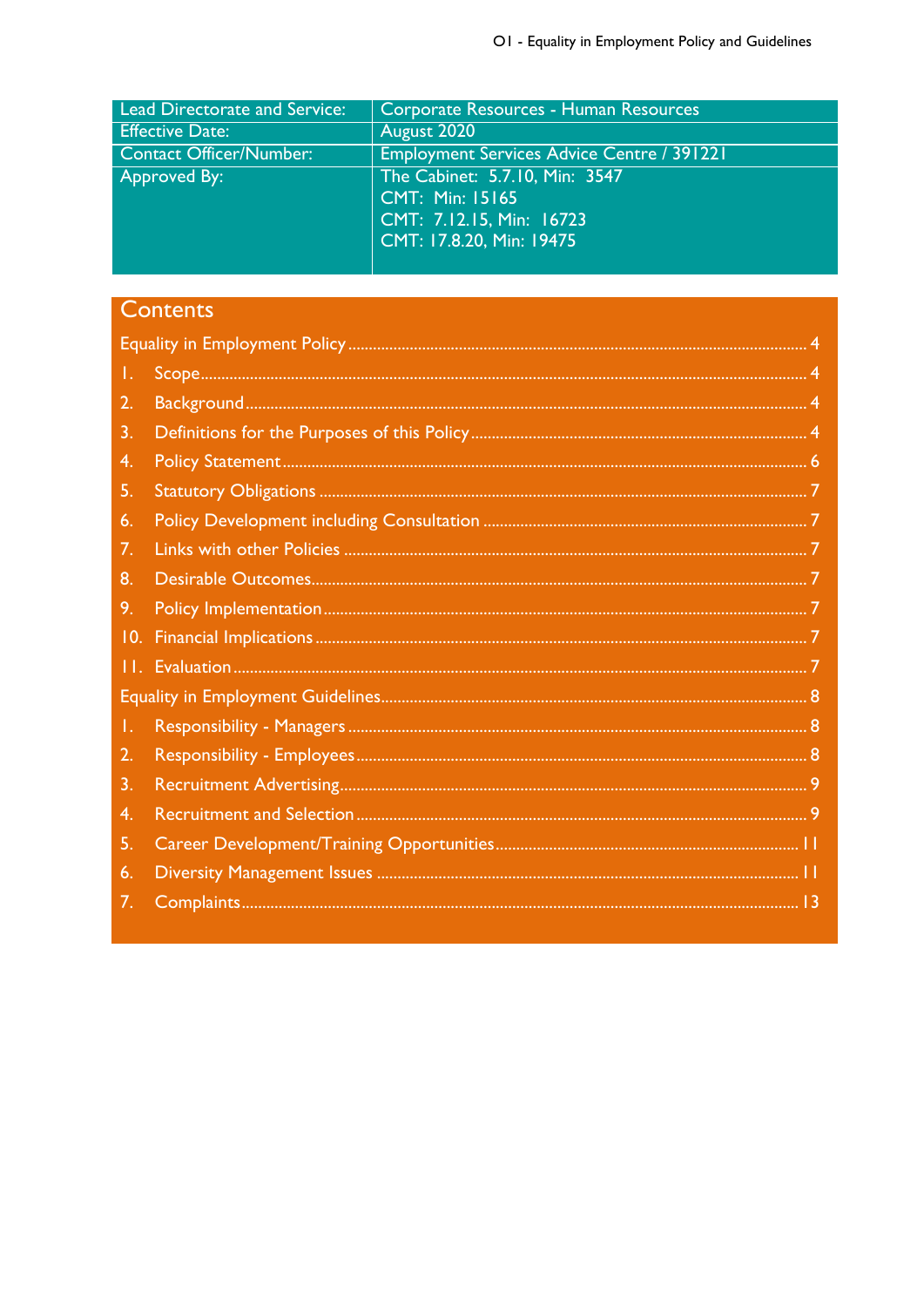#### <span id="page-3-0"></span>**Equality in Employment Policy**

#### <span id="page-3-1"></span>**1. Scope**

East Riding of Yorkshire Council is committed to providing equality of opportunity in employment and to avoiding unlawful discrimination. This policy is intended to assist employees and managers to put this commitment into practice.

#### <span id="page-3-2"></span>**2. Background**

It is unlawful to discriminate directly or indirectly in recruitment or employment on the basis of 'protected characteristics' as detailed in the Equality Act 2010. The protected characteristics are:

- Age
- **Disability**
- Gender reassignment
- Marriage and Civil Partnerships
- Pregnancy and Maternity
- Race (including colour, nationality, ethnic or national origins)
- Religion or Belief
- Sex (Gender)
- Sexual Orientation

It is unlawful for an employer to fail to make reasonable adjustments to its **requirements**, working practices or the physical features of the workplace where these put a job applicant or employee with a disability at a **substantial** disadvantage.

#### <span id="page-3-3"></span>**3. Definitions for the Purposes of this Policy**

#### **Direct Discrimination**

Direct discrimination occurs when a person or group is treated less favourably than another because of a protected characteristic.

Associative discrimination is a form of

direct discrimination. This occurs when a person or group is treated less favourably than another because they associate with another person who possesses one of the protected characteristics.

Perceptive discrimination is a form of direct discrimination. This occurs when a person or group is treated less favourably than another because others think they possess one of the protected characteristics.

#### **Indirect Discrimination**

Indirect discrimination occurs when a condition or requirement is imposed which, although applied equally to all individuals or groups, is such that:

- (a) the proportion of persons of the same group who can comply with it is significantly smaller than the proportion of persons not of that group who can comply with it;
- (b) the Council cannot show it is justifiable based upon the needs of the job;
- (c) it is to the detriment of the individuals concerned because they cannot reasonably comply with it.

#### **Discrimination by Victimisation**

This occurs when a person is treated less favourably than another because that person had, for example, asserted his or her rights under legislation or had helped another person assert those rights or intended to do so.

#### **Sex Discrimination**

When a person is treated less favourably than others because of their sex or marital status.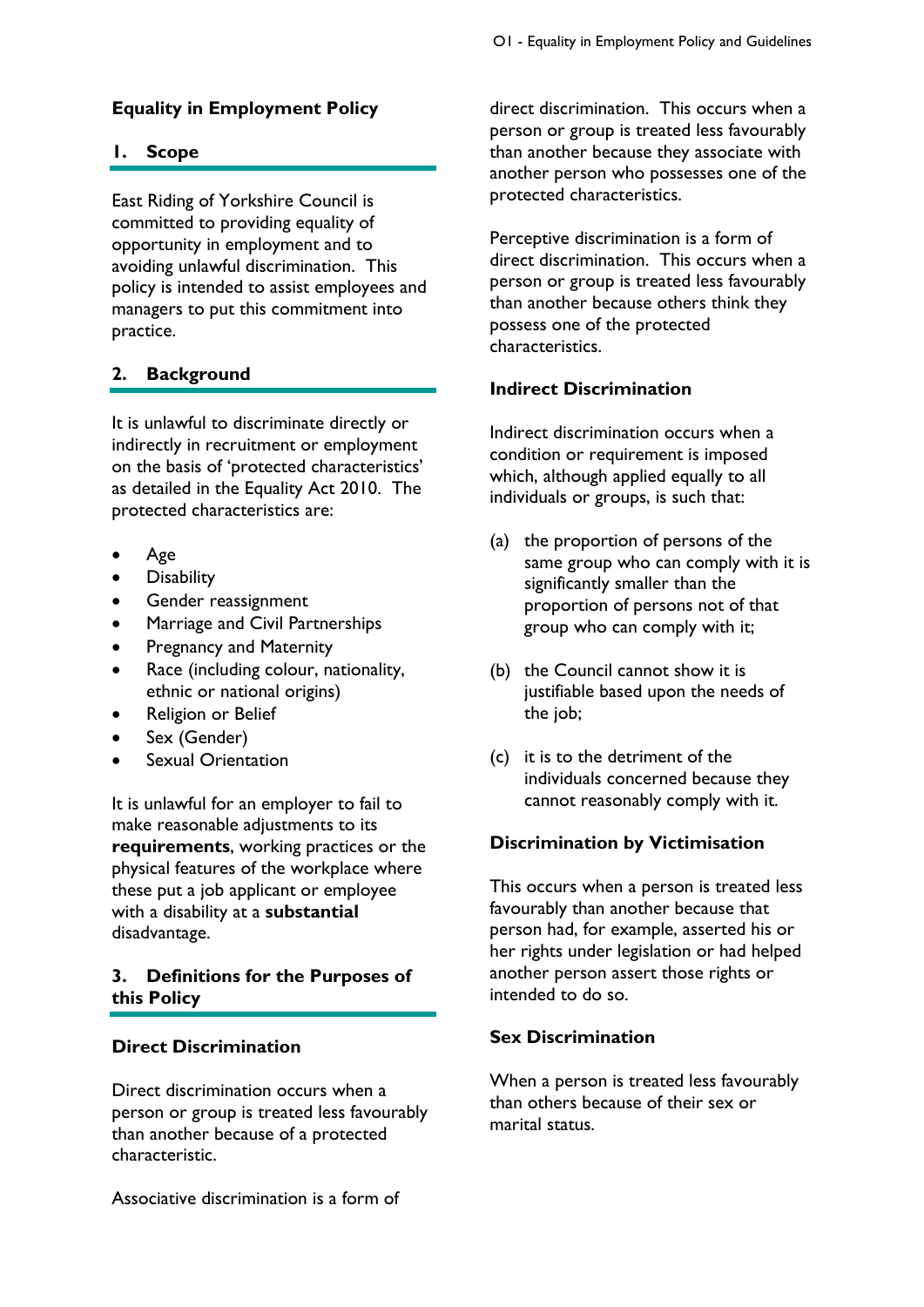#### **Race Discrimination**

When a person is discriminated on racial grounds which includes race, colour, ethnicity or national origin or nationality.

#### **Institutional Racism**

The collective failure of an organisation to provide an appropriate and professional service to people because of their colour, culture or ethnic origin. It may be seen or detected in processes, attitudes and behaviour which amount to discrimination through unwitting prejudice, ignorance, thoughtlessness and racist stereotyping which disadvantage minority and ethnic groups.

#### **Disability Discrimination**

A disability under the Equality Act is defined as a physical or mental impairment which has a substantial and long term adverse effect on an individual's ability to carry out normal day to day activities. A number of impairments such as cancer, HIV and multiple sclerosis are automatically considered disabilities and other progressive conditions will be considered a disability as soon as the symptoms of that condition have an effect.

Disability discrimination occurs when:

- (a) a disabled person is treated less favourably than someone else and:
	- (i) the treatment is given for a reason relating to the person's disability and that reason does not apply to the other person, and
	- (ii) this treatment cannot be justified;
- (b) an employer fails to make reasonable adjustments in relation to the disabled person;
- (c) a disabled person is treated less

favourably than a person who does not have a disability where the circumstances, including abilities, are the same.

#### **Sex (Gender)**

Sex (gender) is determined by your biological make-up, which defines if you are physically male or female.

#### **Social Gender**

Gender is defined by which sex you "feel you are" which is a result of how the brain is structured.

#### **Transgender**

A person who is a transgender is born with the body of the opposite sex.

#### **Transsexual**

A person who is a transsexual is a person who is transgender but has undergone a sex change so that their gender and sex match.

#### **Gender Re-assignment**

- (a) Gender re-assignment is a process which is undertaken for the purposes of re-assigning a person's sex by changing physiological or other characteristics of sex and includes any part of such a process.
- (b) Discrimination on gender reassignment grounds is defined if a person is treated any less favourably than others would be treated, and does so on the grounds that the person intends to undergo, is undergoing, or has undergone gender re-assignment process (or part of a process).

Note: A person who is a transgender or is a transsexual may be heterosexual, lesbian, gay or bisexual. That is his or her sexual orientation.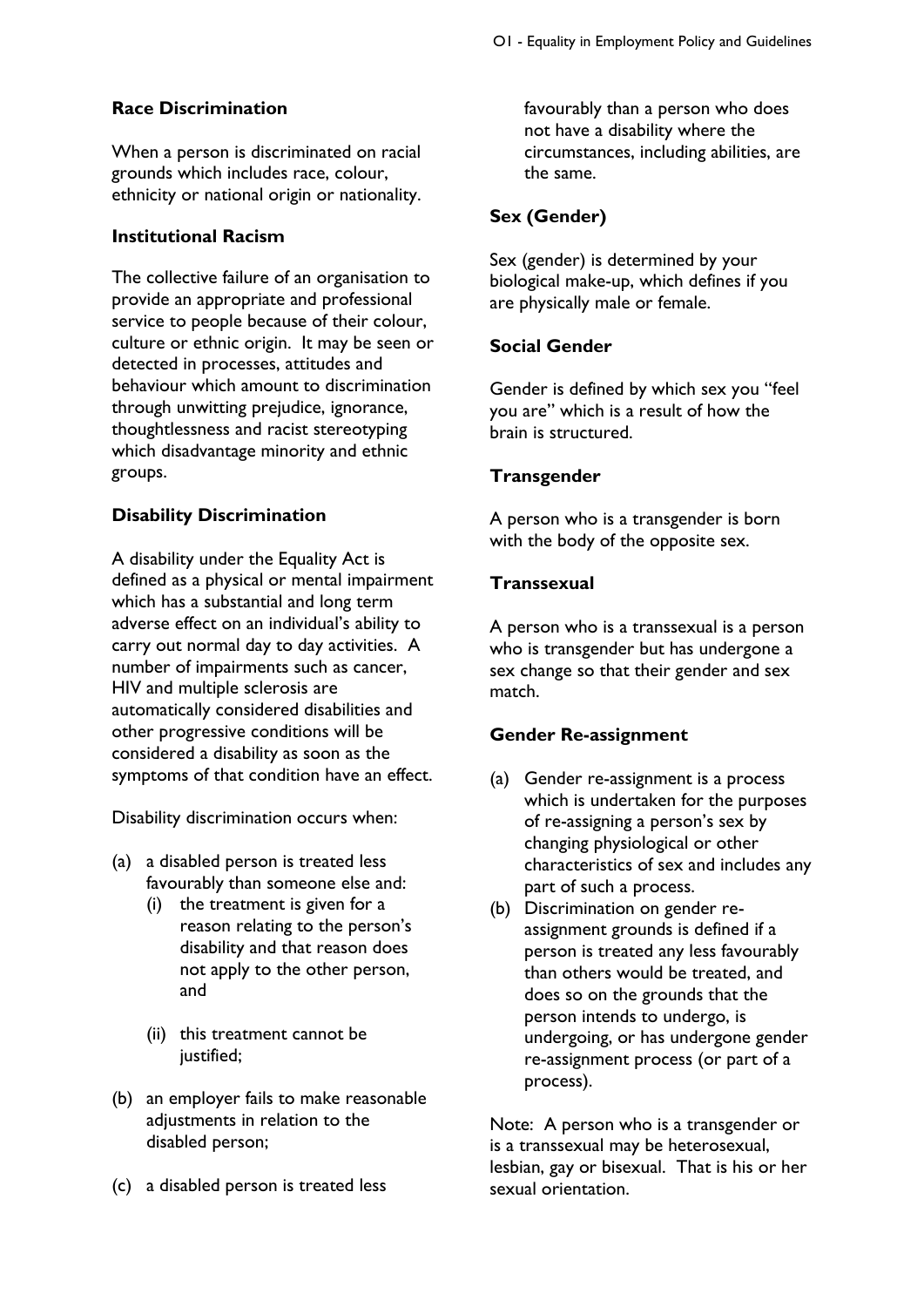#### **Transvestite**

A transvestite is a person who dresses in the cultural style of the opposite gender, but can still be heterosexual, homosexual, or bisexual.

#### **Religion or Belief Discrimination**

The regulations define religion or belief as 'any religion, religious belief or similar philosophical belief'. It does not cover any philosophical belief or political belief unless similar to a religious belief. A religion or belief will either be:

- collective worship;
- a clear belief system, and
- a profound belief affecting way of life or view of the world.

In addition to the above it may be necessary to meet the definition of a religion by having a belief in a 'supreme' being, worship of that Supreme Being and a group or following of people who observe the beliefs, values, customs and traditions as set down by that Supreme Being.

Further clarification on the term 'belief' is evidenced in Article 9 of the Human Rights Act 1998, that it 'means more than just 'mere opinions or deeply held feelings, there must be a holding of spiritual or philosophical convictions which have an identifiable formal content'

Discrimination occurs when a person is treated less favourably than others on the grounds of their religion or belief and if a provision, criterion or practice disadvantages a person of a particular religion or belief. It also covers discrimination on the grounds of another's religion or belief, for example if an employee associates with someone of a particular religion or belief or refuses an employer's instruction to discriminate against a particular religion or belief.

#### **Sexual Orientation Discrimination**

Sexual orientation refers to heterosexuals, lesbians, gay men and bisexuals. Discrimination occurs when a person is treated less favourably than others because of their actual or perceived sexuality. It also covers discrimination on the grounds of another's sexuality, for example if an employee associates with someone of a particular sexuality or refuses an employer's instruction to discriminate against a particular sexuality.

#### **Genuine Occupational Requirement**

This is the term used to describe the few exceptions provided for under the Equality Act 2010. There are some justifiable reasons for restricting jobs to a single sex, race or religion. For example:

- Physiology eg modelling and acting work.
- Decency eg same sex attendants in single sex saunas.
- Personal Services eg male carer for a male paraplegic
- Religion eg teachers and clergy of a particular religion can be requested.

NB: There will be few posts where a Genuine Occupational Requirement will apply within the Council.

#### **Ethnic Origin**

The shared culture, religion or language of a group of individuals.

#### <span id="page-5-0"></span>**4. Policy Statement**

East Riding of Yorkshire Council recognises its social responsibilities in addition to the legal responsibilities of protected characteristics above, for ensuring that all reasonable steps are taken to actively promote equality and fair treatment in employment, to ensure that no employees or job applicants receive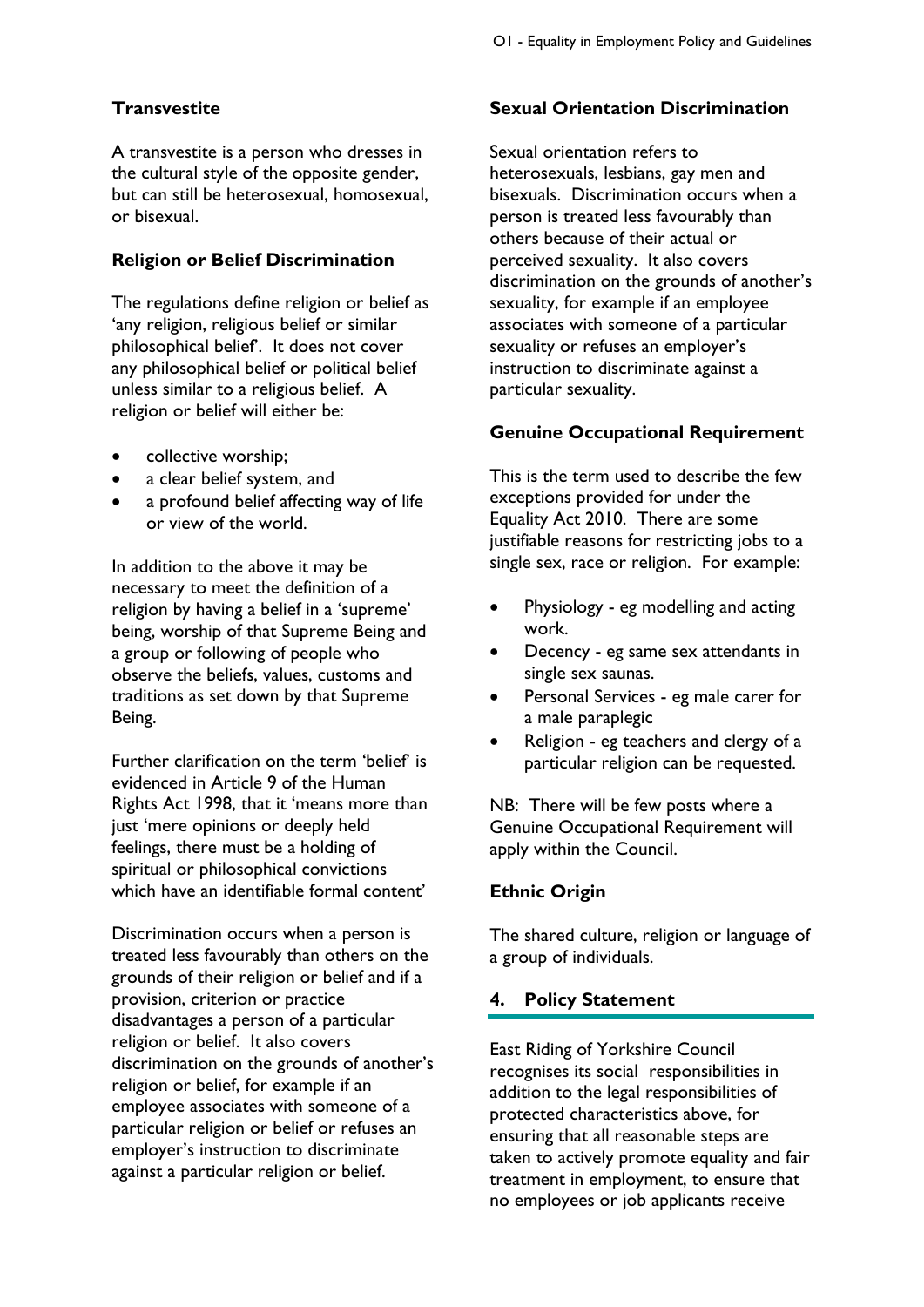less favourable treatment on the grounds of colour, race, nationality, ethnic origin, gender, disability, marital status, civil partnership status, pregnancy and maternity, age, religion or belief, sexual orientation, gender reassignment, HIV status, trade union involvement or political activities.

#### <span id="page-6-0"></span>**5. Statutory Obligations**

#### **Equalities**

In formulating new, or amending existing policies, practices, strategic plans, service plans and in employment and service development, the Council will take account of its responsibilities within the Equality Act 2010 and the Acts listed below.

#### **General**

Human Rights Act 1998 Freedom of Information Act 2000

- (a) Sustainability
- (b) Crime and Disorder Act 1998 Complying with Section 17
- (c) Human Rights
- (d) Enforcement (for enforcement related policies)
- (e) Community Plan
- (f) Community Cohesion

#### <span id="page-6-1"></span>**6. Policy Development including Consultation**

This policy has been developed by Human Resources in consultation with Schools and, recognised Trade Unions to ensure compliance with legislation and in pursuance of the Councils objective of being a good employer.

#### <span id="page-6-2"></span>**7. Links with other Policies**

- Recruitment Policy and Procedure (A1)
- Harassment/Bullying Policy Procedure and Guidelines (O2)
- Retraining and Redeployment Policy and Procedure (J2)
- Job Share Policy (E3a)
- Grievance Policy and Procedure (H1)
- Complaints Procedure
- Right to Request Flexible Working Guidelines (E3)
- Paternity Leave Policy and Procedure (F3)
- Adoption Pay and Leave Policy and Procedure (F2)
- Ordinary Parental Leave Policy (F4)
- Shared Parental Leave Policy (F5)
- Maternity Pay and Leave Policy and Procedure (F1)
- Attendance at Work Policy and Procedure (K2)
- Corporate Equality Policy 2012
- Disciplinary Policy and Procedure  $(GI)$

#### <span id="page-6-3"></span>**8. Desirable Outcomes**

The desirable outcome is that the Council complies with the Equality Act 2010 and that no unlawful discrimination takes place.

#### <span id="page-6-4"></span>**9. Policy Implementation**

The policy will be implemented by Managers and Headteachers in consultation with Human Resources.

#### <span id="page-6-5"></span>**10. Financial Implications**

There are no direct costs associated with implementing the policy. The indirect costs associated with establishing and maintaining procedures will be absorbed into operating costs.

#### <span id="page-6-6"></span>**11. Evaluation**

This policy will be reviewed as part of a rolling programme of policy review. Human Resources will monitor the diversity composition of the workforce and the application of employment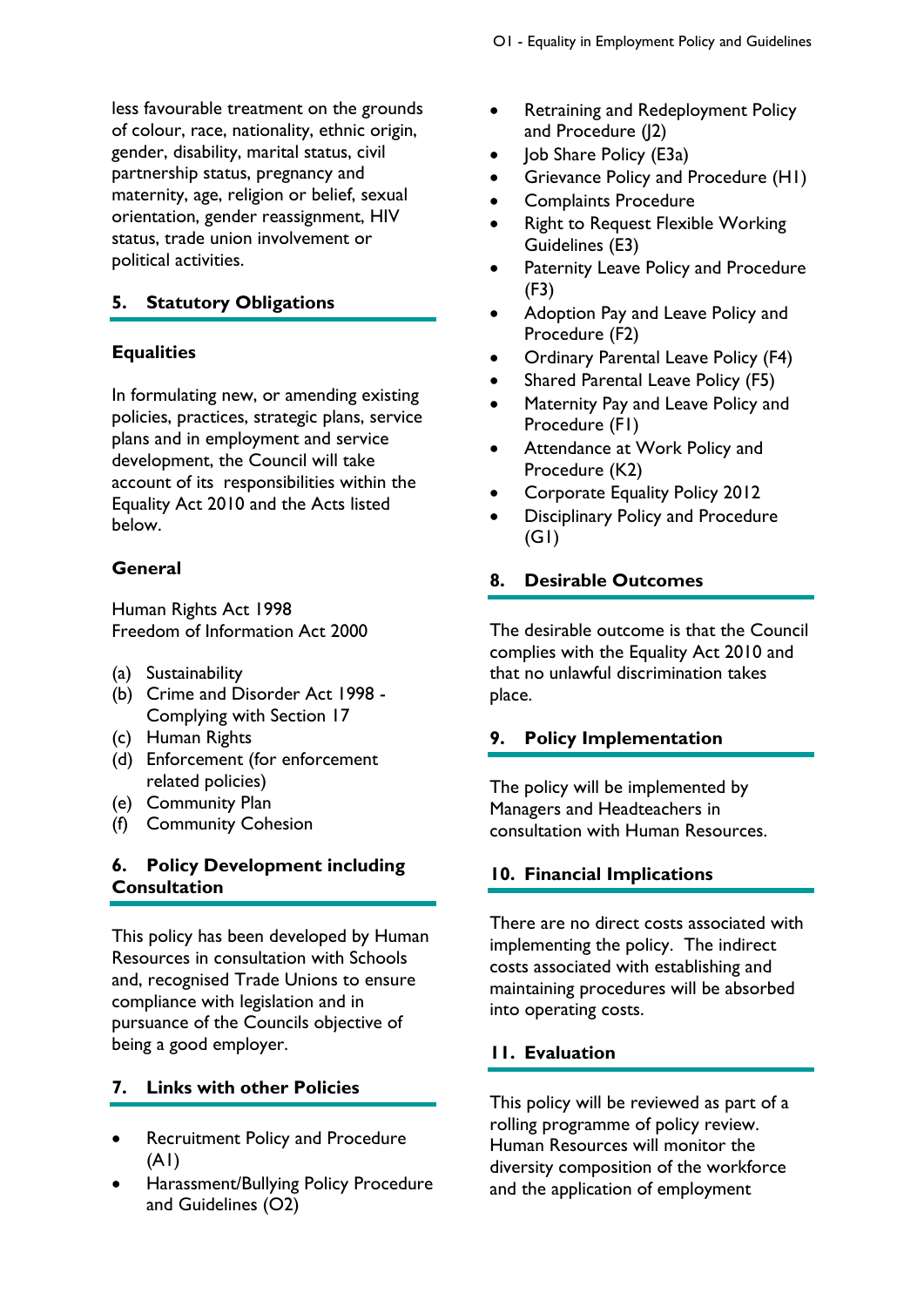procedures and this will be reported annually to The Cabinet.

#### <span id="page-7-0"></span>**Equality in Employment Guidelines**

These guidance notes are for all employees and those responsible for recruitment, training, promotion and the management of employees and must be read in conjunction with the Equality in Employment Policy.

#### <span id="page-7-1"></span>**1. Responsibility - Managers**

The Director of Corporate Resources has responsibility for ensuring that the Council has an effective Equality in Employment Policy and takes all reasonable steps to ensure that Managers and employees comply with the policy.

The success of the Equality in Employment Policy depends on the commitment and attitude of Managers at all levels, and their understanding of their responsibilities under this policy and employment legislation.

Training will be given to Managers to ensure they understand their responsibilities.

Managers must take all reasonable and practicable measures to ensure that they and their employees and all contractors are aware of their responsibilities under this policy and current employment legislation.

Grievances or Bullying/Harassment claims will be dealt with fairly and consistently.

Managers must not allow victimisation where individuals assert their rights under the law, or help others to assert their rights.

If practices and procedures are identified which may lead to discrimination, the Manager must review these in line with this policy.

The provisions of the Equality in Employment Policy apply to all employees. If breaches of this policy occur it will be necessary to consider action under the Council's Disciplinary Procedure.

Managers have a key role in maximising the potential of all employees for which they are responsible, through identification of training needs and provision of development activities.

Managers have particular responsibility to ensure a working environment free from any form of discrimination or inequality.

Managers have a duty to make reasonable adjustments to duties, workplace and working practices where an employee or potential employee identifies that they have a medical or physical impairment under the Equality Act. Managers' responsibility also extends after the working relationship has come to an end in terms of providing a nondiscriminatory reference.

Breaches of this policy will result in action being taken under the Disciplinary Policy.

#### <span id="page-7-2"></span>**2. Responsibility - Employees**

Employees must understand the intentions of the Equality in Employment Policy and accept their personal involvement in the practical application of this policy.

No employee should discriminate, directly or indirectly, harass or victimise against other employees of the Council, members of the public, or any outside parties with whom the Council conducts its business.

No employee should induce or attempt to induce other employees, unions or management to discriminate.

No employee should harass, abuse or intimidate other employees or clients on account of their age, disability, gender reassignment, marriage and civil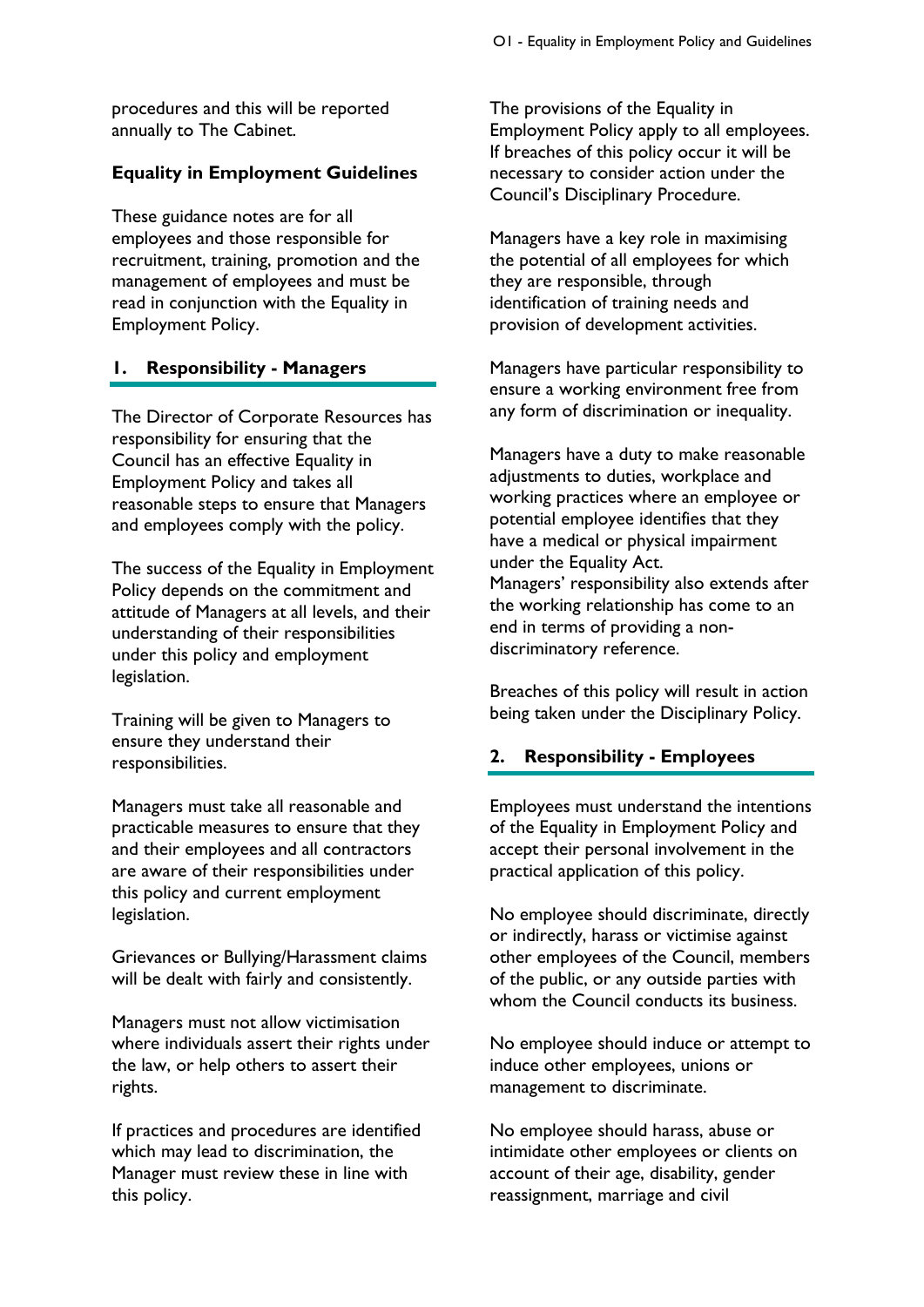partnerships, pregnancy and maternity, race, religion or belief, sex, sexual orientation or any other unjustified grounds.

Employees should inform an appropriate Manager immediately if they feel that they have been discriminated against.

No employee should remain silent if they feels that they have been subject to, or witnesses any form of harassment. The employee should inform the appropriate Manager and alleged incidents will be pursued under the Council's Harassment/ Bullying Policy and Procedure or Disciplinary Policy as appropriate.

Employees must be aware that discriminatory action taken by them outside of work or when socialising with colleagues, may be a breach of this policy. Breaches of this policy will result in action being taken under the Disciplinary Policy.

#### <span id="page-8-0"></span>**3. Recruitment Advertising**

Advertisements will not request physical requirements, educational/academic qualifications or managerial experience of candidates which are unreasonable and unjustifiable in relation to the duties to be undertaken.

All applicants will be informed through appropriate recruitment documentation that the Council is pursuing equality of opportunity in employment and advertisements will state that "this Council is pursuing equality of opportunity in employment" and where possible the acceptability of equivalents to formal qualifications will be stated.

Advertisements will be placed appropriately to attract a wide selection of the community and will normally be advertised in external publications, including the Council's recruitment website, if the vacancy is of longer than 12 weeks' duration.

Advertisements will encourage the broadest range of applicants. Job titles and job content will be presented without bias either of gender or race. Jobs will be described in such a way that no qualified or experienced person is deterred from applying. There should be nothing in either the words or illustration to indicate any role stereotyping.

If it is felt that a genuine occupational requirement exists, where discrimination would be lawful, the Director of Corporate Resources must be consulted prior to the placement of the advertisement.

#### <span id="page-8-1"></span>**4. Recruitment and Selection**

At least one employee or Elected Member on an appointment panel will be trained in the Council's Recruitment Policy and Procedure at the earliest opportunity and certainly prior to their involvement in any recruitment and selection. This training will include training on the application of the Equality in Employment Policy. Directors will ensure that employees responsible for recruitment and selection are made fully aware of the requirements of both the Equality in Employment Policy and the Recruitment Policy and Procedure.

Applicants should be given clear and accurate information about vacancies through advertisements, job outlines, employee specifications and recruitment interviews as appropriate.

The recruitment and selection process will be monitored and analysed, with workforce information being collated confidentially and separately to application forms.

Shortlisting and interview decisions will be made by more than one person.

When shortlisting, if it is known that application requirements, interview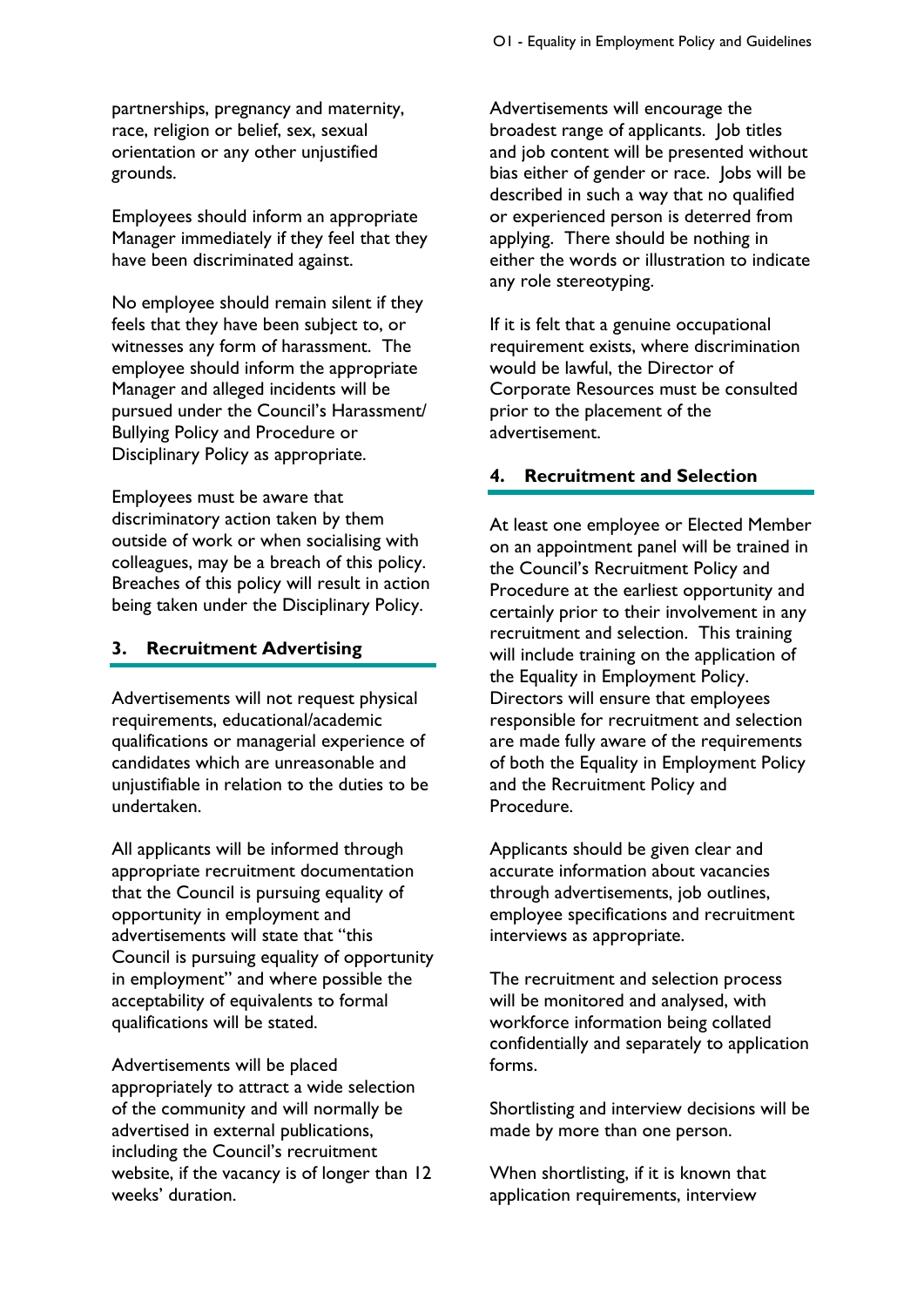arrangements, work requirements or premises are likely to put a disabled person at a disadvantage, reasonable adjustments will be made which would enable the disabled person to apply or be shortlisted.

All interviews will be thorough, conducted on an objective basis and will deal only with the applicant's suitability for the job and ability to fulfil the requirements of the post. All interview questions will be strictly relevant to the post. In no cases will questions be asked or assumptions made about a person's personal and domestic circumstances or plans. Where the requirements of the job may affect the candidate's personal life (eg working unsocial hours) this should be discussed objectively with all candidates.

The Equality Act (2010) requires employers to make reasonable adjustments and or modifications to tasks and work places to allow employment of those with a disability. Occupational Health can assist recruiting Managers to identify aids and adaptations, which will assist those with medical conditions or physical limitations to carry out their duties.

Medical declaration information collected at preferred candidate stage will be used to initially identify those with medical conditions and physical limitations which will require an assessment. Preferred candidates who state they need adjustments will be asked to complete a Health and Medical questionnaire to be returned to Occupational Health.

Recognition will be given to experience as a substitute for formal qualifications, where appropriate.

If selection tests are to be used to test the skills and aptitudes essential to the job, they must be set at a level which is appropriate to the job. They should be valid and reliable, free of bias and nondiscriminatory in content, administration and scoring.

All appointments must be made on merit without discrimination. In exceptional circumstances, discrimination is permitted in relation to employment where the sex of the post holder or his/her particular racial group is a genuine occupational qualification or, in the case of disability, a reasonable adjustment cannot be made to the duties, workplace or work arrangements. Human Resources will advise on such circumstances before posts are advertised.

Reasonable adjustments to the duties, workplace, provisions, criteria or practices, eg equipment, special employment aids and job restructuring, will be made to enable a person with a disability to be appointed.

Where an applicant indicates that they may need aids/adaptations, advice will be sought through the pre-employment clearance process form Occupational Health.

Applicants who are undergoing genderreassignment may choose not to declare their status and they are not obliged to do so. Should an applicant voluntarily disclose, this should be kept confidential and information only imparted to those directly involved in the administration of a process, eg a Pensions Officer who may be responsible for that employee's records.

Particular care should be taken when seeking references of an applicant who may have been in a different gender role in previous employment. Confidentiality and respect for the individual's dignity should be applied.

The reasons for acceptance or rejection of all candidates must be recorded and the records kept for a minimum of six months.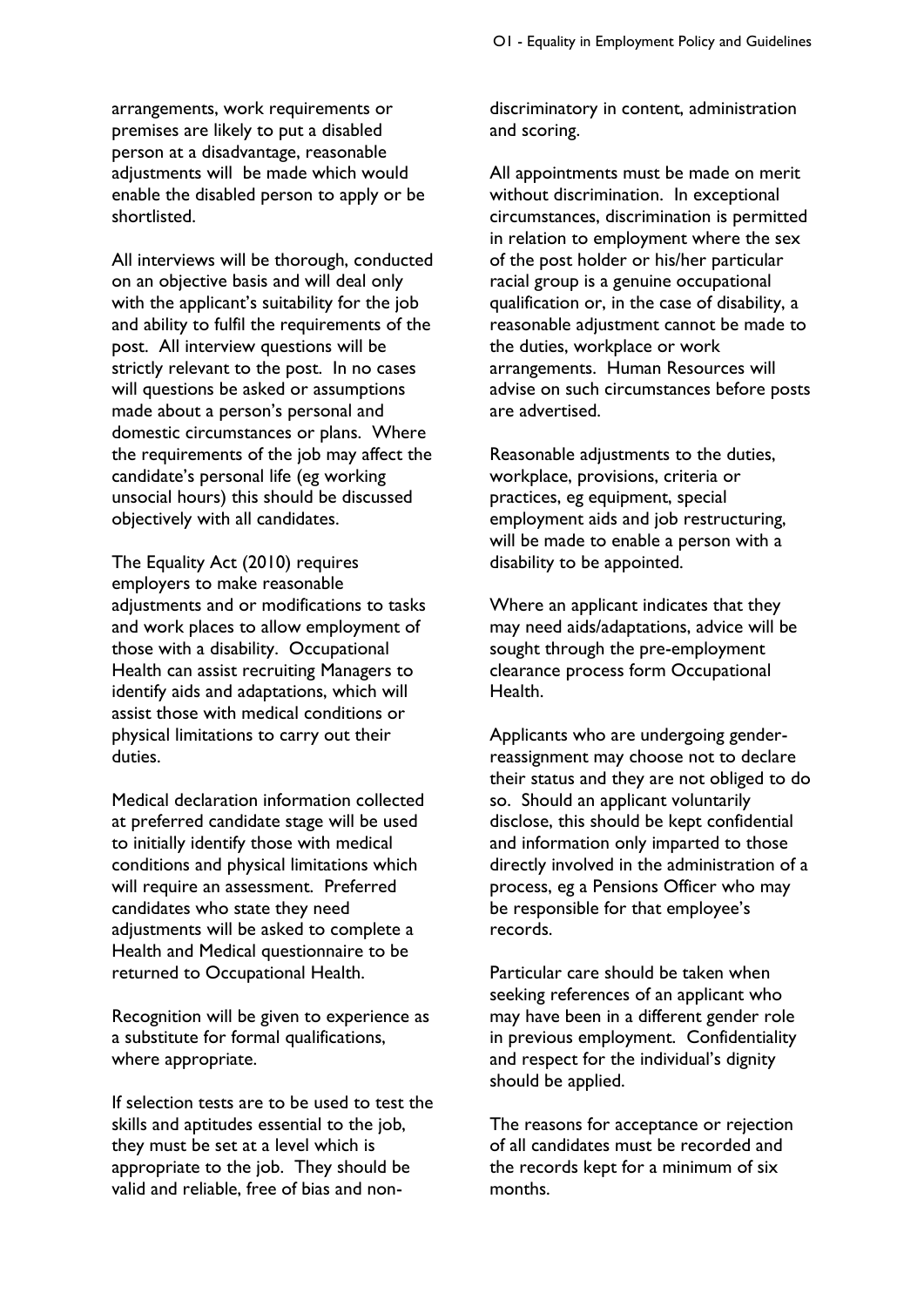Where a candidate requests reasons for his or her rejection or other relevant information regarding the recruitment and selection process, this information must, as far as is reasonably practicable, be made available to them.

#### <span id="page-10-0"></span>**5. Career Development/Training Opportunities**

Qualifications and criteria for promotion must be justifiable and relevant for the post.

Opportunities for promotion, career progression, temporary secondment and development opportunities will normally be advertised and all suitably qualified and experienced employees will be considered. No employee should be discriminated against either directly or indirectly in his/her opportunities for promotion and career progression. Twice yearly Employee Development Reviews will take place with employees and discussions will indicate individual training and development requirements and opportunities.

All employees will be made aware of the training and development opportunities open to them by access to information about such opportunities.

Employees whose working patterns consist of either job share, part-time, term time only, shift working and any other flexible working patterns, will have the same opportunities for training as fulltime employees.

The take up rate of training opportunities will be monitored and analysed.

#### <span id="page-10-1"></span>**6. Diversity Management Issues**

#### **Communication of Policy**

All employees must have access to the policy and the guidelines and guidance and instruction given to ensure that

discriminatory attitudes or practices are avoided in the workplace and in dealing with the public via e induction/insight.

All Council Human Resources policies and procedures and collective agreements will be reviewed on a rolling programme to ensure that they accord with the Council's Equality in Employment Policy. Directors will be responsible for policies, which are specific to their own directorate.

#### **Religion and Belief**

Where employees have particular cultural or religious needs which conflict with existing work practices or requirements, consideration will be given to flexible arrangements in an effort to accommodate them whenever this is possible. For example:

- **Time off for Religious Observance -** An employer must make every effort to allow an employee who makes such a request for time to pray, however, the regulations acknowledge that this may not always be practicable in every circumstance. Managers should look at what arrangements would be in place for other comparable circumstances, eg time off to be made up.
- **Time off for Religious Festivals -** Managers should try to accommodate such requests if they can but there is no obligation to do so if not practicable. Employees should take annual leave for such festivals, as there is no automatic right to additional leave.

For employees who do not wish to take time off for Christian festivals, the Regulations suggest that this be considered, depending on whether the workplace is open or if not and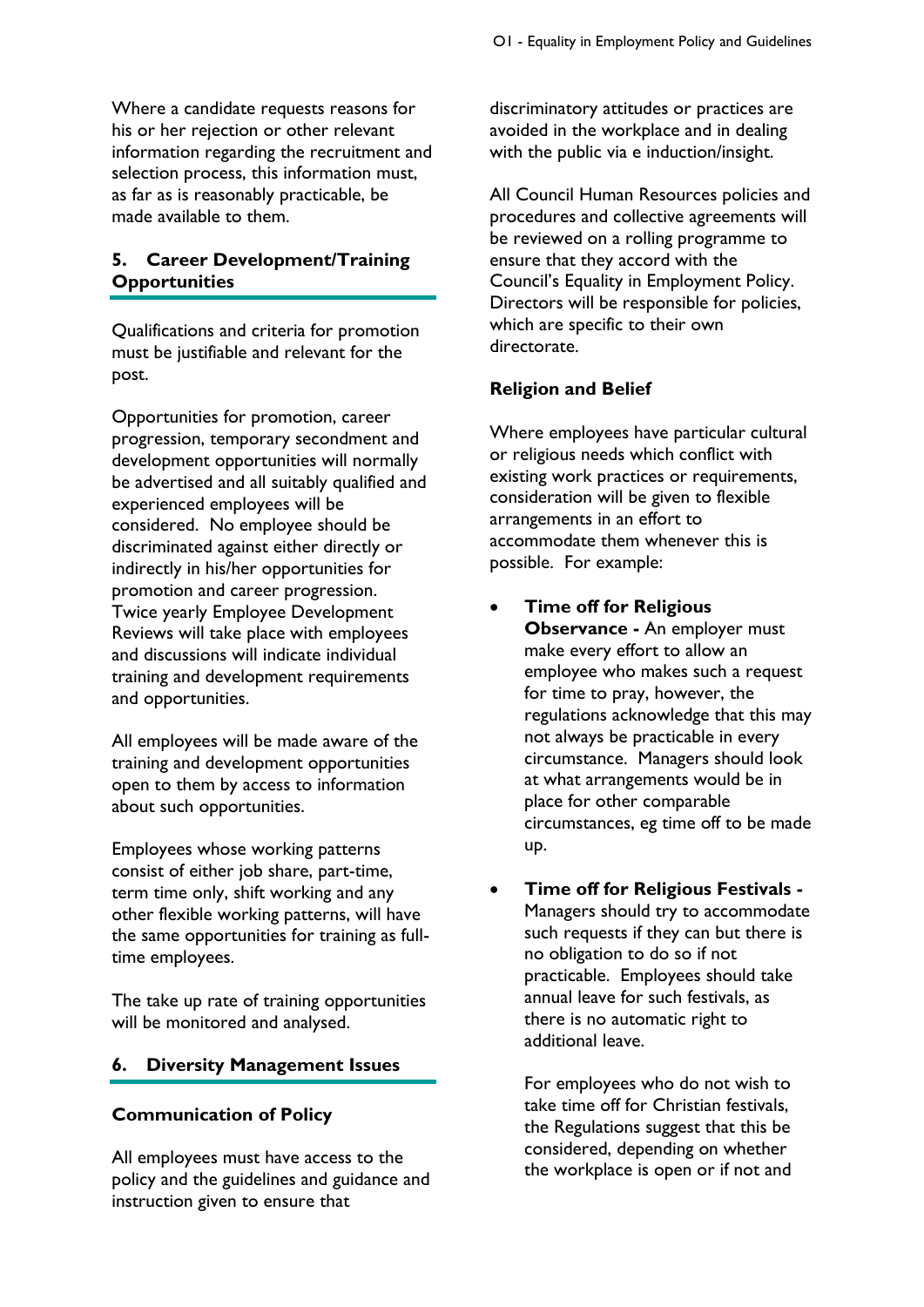whether working from home is an option.

 **Time off for Religious Observance relating to Bereavement -** Some religions have bereavement customs involving burials, which must take place as soon as possible after the death, or have mourning periods of up to 10-13 days, which exceed the paid leave authorised under the Council's Special Leave Policy. Managers should, where reasonably practicable accommodate the requirements of the employees' religion or belief when a bereavement occurs.

The Council's Dress Code determines that no employees will suffer detriment in terms of gender, gender reassignment, religion or belief, race or disability through the requirement to comply with corporate wear requirements. Such requests will be considered and accommodated, where it is practical to do so, and where health and safety considerations will not be breached.

The Council has a range of options for flexible working which can be requested under its Flexible Working Framework. Where changes to working practices or patterns are considered essential to service provision, the domestic circumstances of individuals will be taken into consideration, as far as is reasonably practicable, during consultations.

#### **Disability**

Reasonable adjustments will be made to assist employees who develop a disability during employment to continue in their existing post, the consideration of aids/adaptations to the work place access, or changes to the duties, responsibilities, provisions, criteria or work practices of the post and rehabilitation, re-training and redeployment. Advice may be sought from Occupational Health or the employee's primary care provider.

Where an employee has a disability, attendance for rehabilitation, assessment or treatment will be permitted.

#### **Gender Reassignment**

Where an employee identifies themselves as trans, transsexual or transgender and may be planning to undergo, are undergoing or have undergone gender reassignment, Managers must ensure that the working environment is supportive of trans people, having regard for personal preferences, dignity and respect, particularly in relation to the type and manner in which information is communicated with colleagues.

If an employee is planning to undergo gender reassignment and informs their Manager of this, a discussion should take place as to how the employee wishes to handle the situation within the working environment and a process agreed. Issues may include:

- The expected timescale of any medical or surgical assessments and what time off or flexibility of working hours will be required.
- The implications of any planned absences in terms of the Council's Attendance Policy.
- The expected timescale for change of name, personal details and social gender including the employee's personal file.
- Whether the employee wishes to inform colleagues (who knew the employee before) themselves or would prefer someone else to do this.
- Use of single sex facilities giving consideration to the stage of